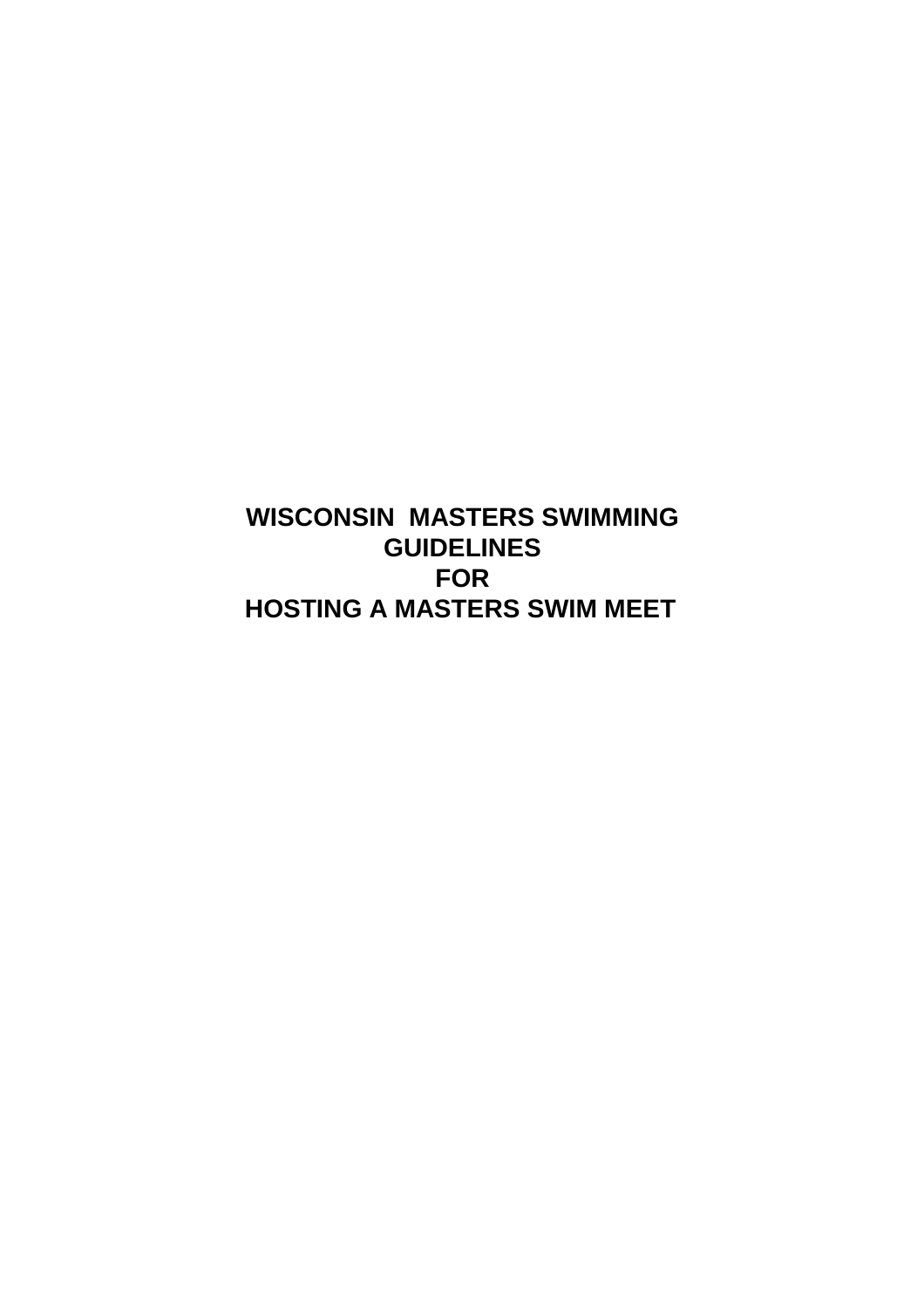## **Introduction**

**In the last couple years there have been a couple of major changes impacting Masters swim meets that are sanctioned by USMS, and by extension, Wisconsin Masters Swimming.**

**The Wisconsin Masters Swim Committee wants to encourage that swim meets be held throughout the state. . .but only so far as it makes economic sense for the host group and the Wisconsin Masters Swimming organization. Within that caveat we will try to help any group that wants to host a meet.**

#### **Major Change #1 - Pool Certification**

**After a very large zone meet held in Tualatin Hills, Oregon where a number of national and a couple of world records were broken, someone decided to measure the pool. It was discovered that it was short. This was thought to be a world-class swimming venue hosting several large local and regional meets. As a result of the post-meet measurement** *none* **of those records were sustained.**

**This issue came to a head at the USMS Convention in 2002 held in Dallas. The House of Delegates voted to approve a recommendation from the Rules, Records, and Championship committees to measure pools where Masters meets were being held. Please refer to your current USMS Rule Book for guidance on this procedure. You can access this at the national website: www.usms.org and then select the Articles And Publications Tab followed by the Rule Book item You can download the "Pool Certification" form from "Appendix B: Information for Meet Directors and Officials. The current quick link to that appendix is http:/www.usms.org/rules/appb.pdf.** *You may want to measure your pool before you decide to proceed with hosting a Masters meet.*

#### **Major Change #2 - Warm Up-Cool Down space**

**A few years before the pool measurement issue it became required that meets offer a continuous warm-up/cool-down area for swimmers. This can be a separate pool, a separate lane or an extended break in the meet. Our experience shows that it is better for the athlete to be able to access this**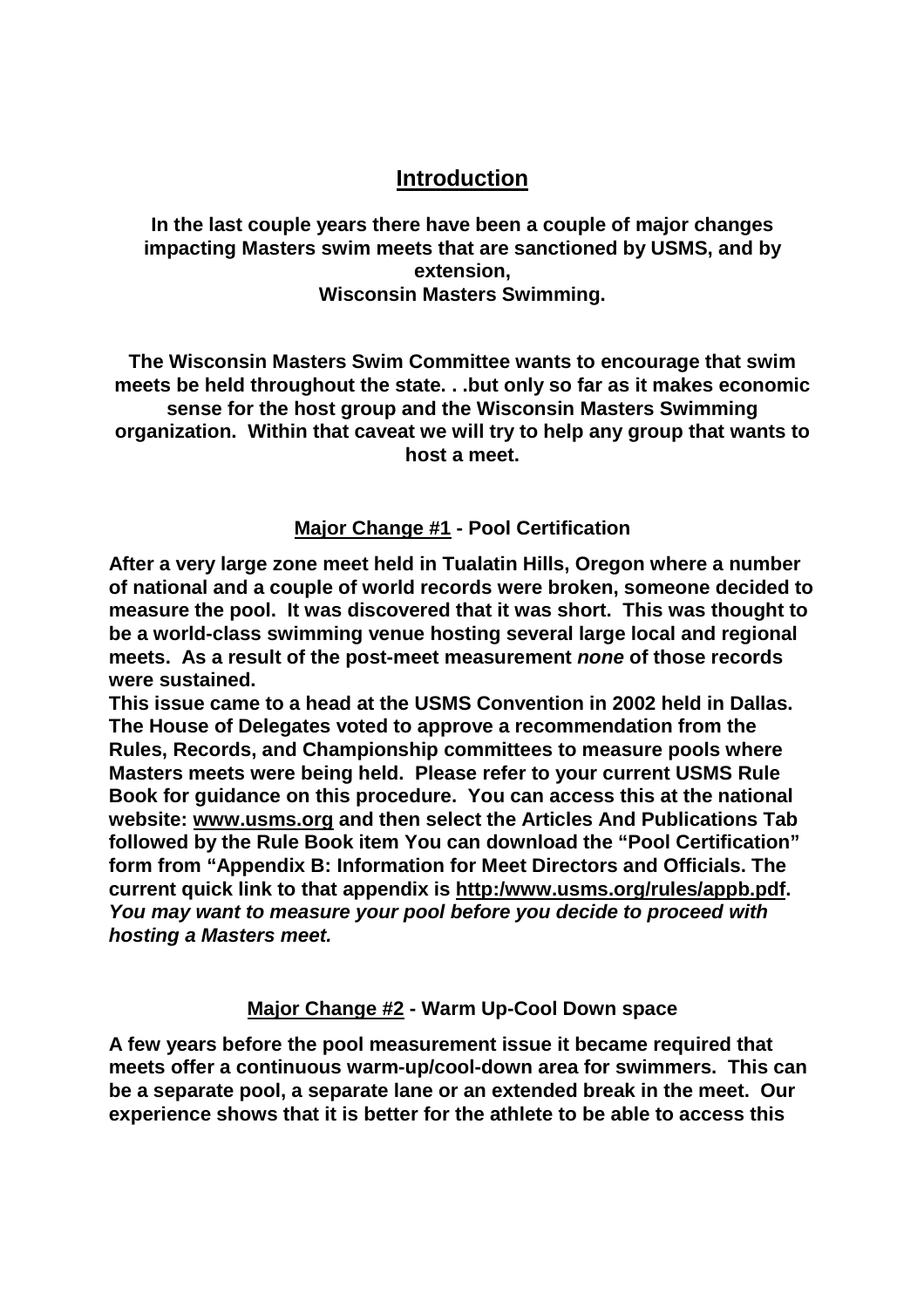**space continuously during the meet. So, if you have an 8-lane pool you can only allocate 7 for competition leaving one open for warm-up and cooldown.**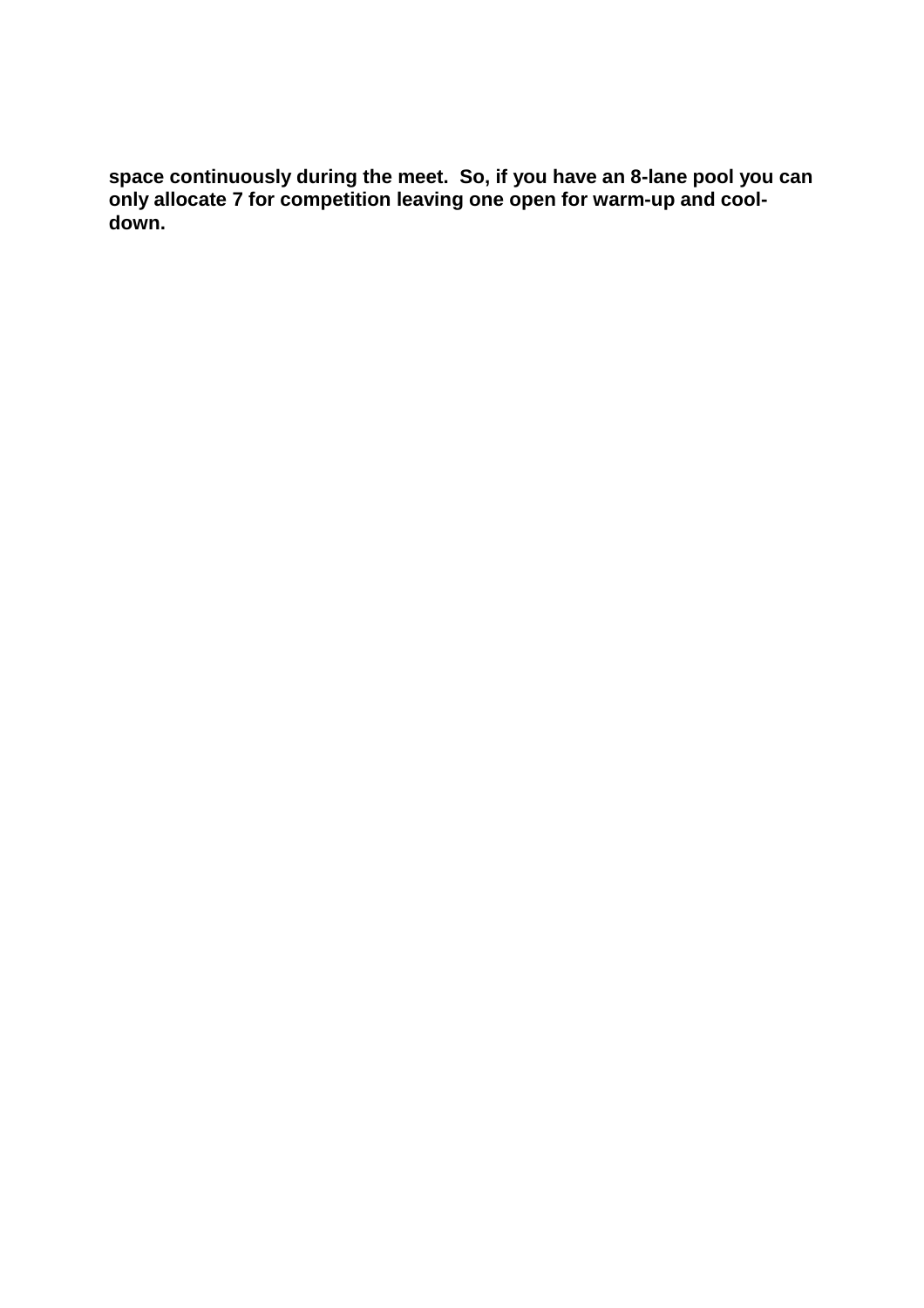# **How to Apply to Host a Meet**

**1. Measure the pool and fill out the Pool Certification form. The pool measurement form is to be filed with the LMSC Top Ten Recorder.**

**2. Request an Application for Sanction or Recognition from the Sanction Officer of WMSC. This is a simple form that spells out where the meet will be held, the host organization, the meet director, contact numbers, etc. A copy of the Wisconsin Masters Sanction Policy will be mailed with the Sanction Application.**

**What is the difference between a** *Sanctioned* **meet and a** *Recognized* **meet? A fully** *sanctioned* **meet means that all the swimmers are registered members of USMS. A** *recognized* **meet allows non-USMS registered swimmers to participate in the meet. However, these swimmers are ineligible for any records; and, while they may swim on a relay, the relay becomes ineligible for any record or Top Ten recognition. Then why would a meet host want to have a** *Recognized* **meet? Simple: to reach out to those swimmers who have thought about swimming Masters and competing, with the thought of converting those swimmers to USMS members, and growing the local Masters club or group.**

**3. Create a Meet Information page, following the guidelines in the Sanction Policy, and a Schedule of Events. There is no pre-scribed order of events, but you do need to offer at least one of the IM's and at least one distance of each stroke - e.g., 100, 200 or 400 IM; 50, 100, 200 of Butterfly, Backstroke, Breaststroke and Freestyle. Remember to keep your market in mind when you are preparing your Schedule of Events. Keep it somewhat balanced between strokes. Also remember you're not going to please everyone!**

**4. Send the Application for Sanction or Recognition, along with the meet information and Schedule of Events to the Sanction Officer of WMSC, Eric Jernberg. Also included should be the sanction fee of \$25 made payable to WMSC.**

**5. Because swimmers like to have a token of their swimming experience WMSC has ribbons available for the host organization. These will be provided in adequate quantity for a \$45 deposit. You will only be charged for those ribbons used at \$.37 each. The host club can also provide their own awards if desired.**

**6. Another cost is the officials. Two officials are required. You should have a "stable" of qualified USA or USMS certified officials and starters who are versed in USMS rules and the differences between USA and USMS. The**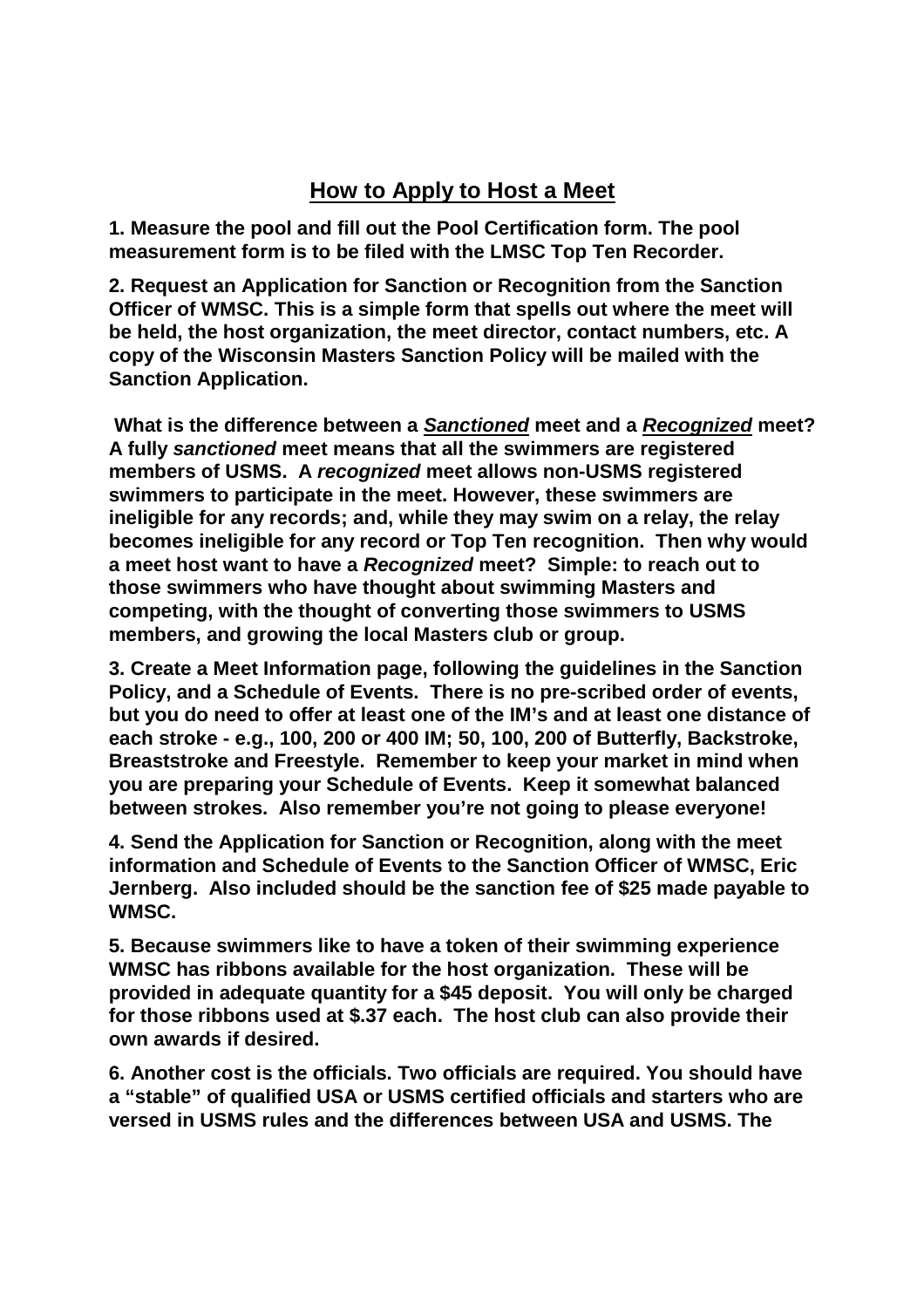**compensation for each official is \$60.00 for the first four hours and \$15.00 for each hour in excess of four hours. The minimum compensation is \$60.00 even if the meet runs less than four hours.**

**7. If you want to do a mailing to reach our total membership of over 500 swimmers you can pay \$100 to have your meet information included with our bimonthly newsletter.** *Or***, you can purchase a set of labels to do your own mailing. A set of labels will cost \$25.**

**8. Besides cost, there is also income to the meet. The customary entry fee is \$3.00 each event entered through advance registration by mail. If you choose to allow deck entries, the customary deck entry fee is \$5.00 each event. In addition, to defray the pool rental cost, a per swimmer user facility fee may be charged to each swimmer. While the amount of the facility user fee is at the discretion of the meet host, it is recommended that the fee be in the range of \$7.00 to \$10.00 per swimmer**

**. Summary:**

**A. Measure pool and fill out Pool Certification Form.**

**B. Sanction or Recognition Application Form**

**C. Create meet information and Schedule of Events.**

**D. Send the three above items to Sanction Officer along with a check made out to "WMSC" for \$25.00.**

**E. Confirm the officials and facilities in writing.**

**F. Other costs:**

**A. Inclusion in newsletter \$100.**

**B. Ribbons deposit \$45.**

**C. Set of ~labels \$25.**

**D. Meet Officials fees: see item 6 above.**

**E. Pool rental cost varies locally. - ?**

**F. Lifeguard (1 for each pool) is sometimes included in the cost of the pool rental. If not, the pay is generally what the lifeguard receives from the pool.**

### **More Suggestions:**

**It is highly recommended that you employ electronic timing. The official time to establish a World and/or National record can be achieved only with an automatic timing system or three watches. USMS Top Ten times require two watches if electronic timing is not used.**

**In addition, it is recommended that a printout from the timing system be produced in case record applications need to be filed.**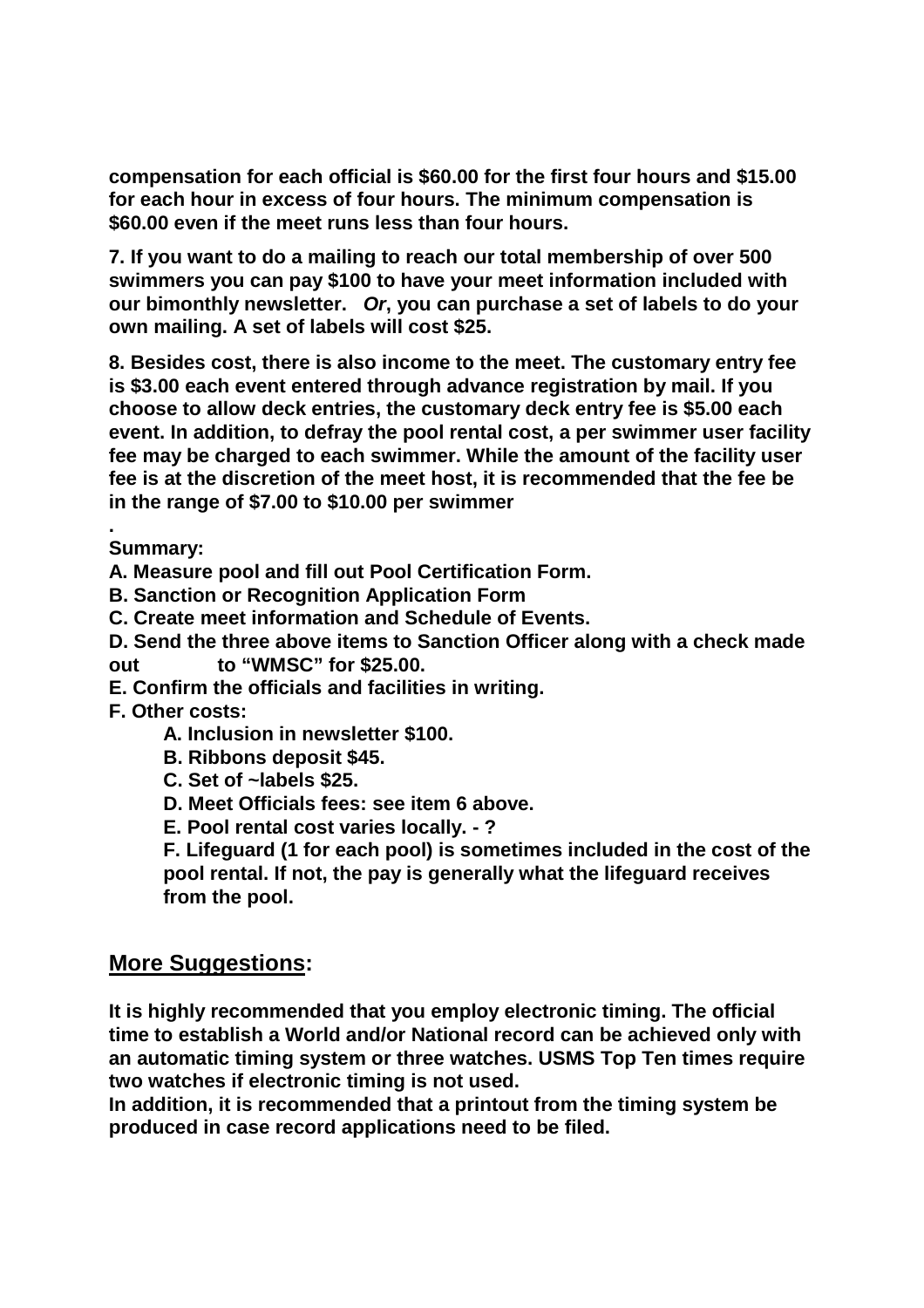**If your site does not have electronic timing on-site it** *might* **be possible to use the system that WMAC (Wisconsin Masters Aquatic Club) owns. It includes the timing console, pads and all connecting cables. It is stored in West Allis, and its use would depend on the availability of John Bauman because he comes with the system. The use of an electronic timing system gives the times swam at your meet greater credibility. It is now considered standard process in swimming and its use or non-use could affect your meet attendance. This timing system was purchased new in 2002 and is very reliable and consistent. Cost to use this system: we've made it available for free to those sites without a timing system. It's undecided if that policy will continue.**

*Meet Manager©* **software. If you don't have it on your computer, WMAC may be able to loan you a computer with the** *Meet Manager©* **installed in it. This computer would interface with the electronic timing console to create instant results data. Cost? We haven't charged for this in the past but we may need to in the future. A lot of host groups, though, have the software.**

*Meet Results:* **In order for meet result times to be accepted for National Top Ten consideration the MEET RESULTS section of the Sanction Policy must be adhered to fully. Particularly the USMS registration number, correct full name as on the USMS membership card and age.**

**In addition, clubs listed on meet programs, heat sheets and results can only be Nationally registered clubs or registered workout groups (subclubs) of Wisconsin Masters Aquatic Club.**

**Once you have decided to host a meet and begin the planning process, it is important to confirm the facility and the key participants, officials and lifeguards, in writing, so there are no misunderstandings when the day of the meet arrives.**

**Any questions? Contact one of us:**

**John Bauman - 414-453-7336 wmacswim@sbcglobal.net Eric Jernberg - 414-443-6460 jernberge@yahoo.com Dick Pitman - 608-770-2307 dpitman@usms.org**